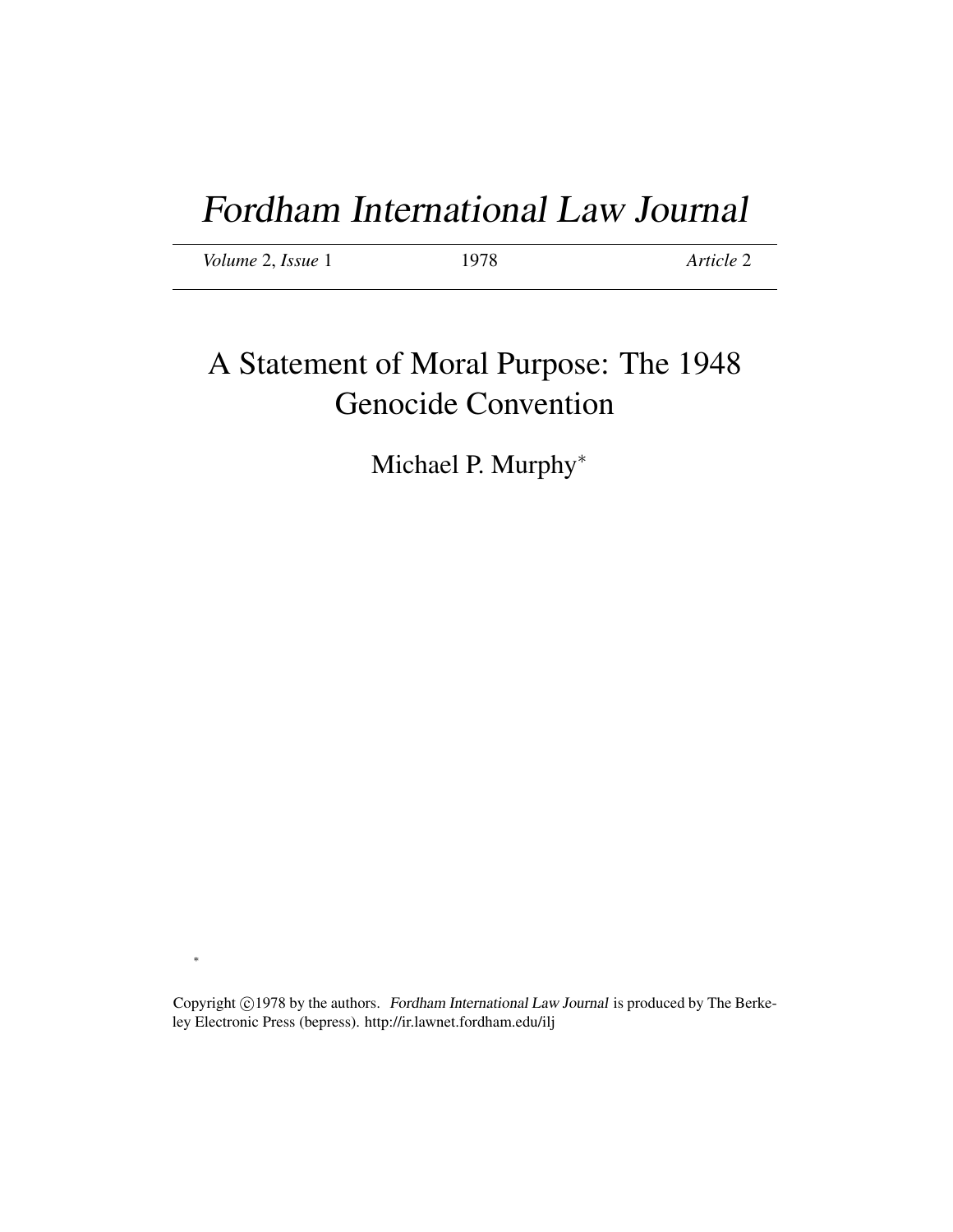# A Statement of Moral Purpose: The 1948 Genocide Convention

Michael P. Murphy

# Abstract

Genocide was declared an international crime in 1946. In response to this declaration, the Convention on Prevention and Punishment of the Crime of Genocide was adopted in 1948. Although 28 years have passed, the United States has not yet determined its position, with respect to the Convention and this international compact is still pending before the Senate. This article is concerned primarily with the probable impact of the United States' position on the Genocide Convention in light of international law and relations. The body of the Convention is discussed and analyzed along with three proposed United States' understandings. It is argued that, as the United States is now reestablishing its moral leadership in the world, ratification of the Genocide Convention is in our national interest as a statement of faith in our national principles and of the readiness to develop international law on human rights.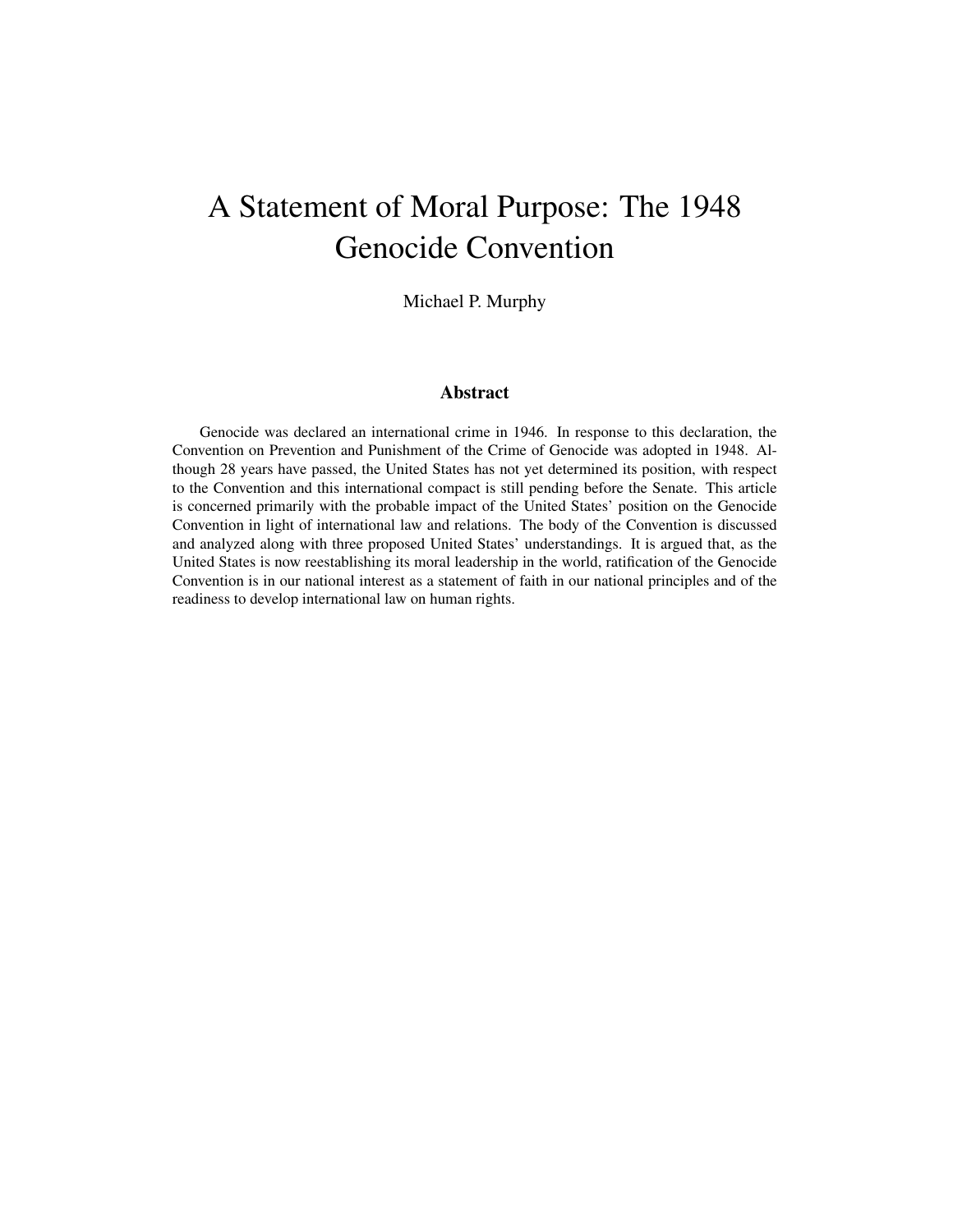# **NOTES**

# **A STATEMENT** OF MORAL **PURPOSE:** THE **1948 GENOCIDE CONVENTION**

### I. INTRODUCTION

Genocide, the word which brings to mind the most heinous of human actions, was declared an international crime in 1946 by the United Nations General Assembly.<sup>1</sup> In response to this declaration, the Convention on Prevention and Punishment of the Crime of Genocide<sup>2</sup> was adopted in 1948.<sup>3</sup> Since that time, 83 governments,  $\frac{4}{1}$  including those of almost every major nation in the world, have become parties. The Convention, essentially a moral and symbolic document in terms of substance, came into force in 1951.<sup>5</sup> Although 28 years have passed, the United States has not yet determined its position, with respect to the Convention, and this international compact is still pending before the Senate.  $6$  This article is concerned primarily with the probable impact of the United States'position on the Genocide Convention in light of international law and relations. The body of the Convention is discussed and analyzed along with the three proposed United States'understandings. It is argued that, as the United States is now reestablishing its moral leadership in the world, ratification of the Genocide Convention is in our national interest as a statement of faith in our own national principles and of the readiness to develop international law on human rights.

**<sup>1.</sup>** G.A. Res. 96, U.N. Doc. A/231, at 3 (1946).

<sup>2.</sup> Adopted Dec. 9, 1948, 78 U.N.T.S. 277.

<sup>3.</sup> Adopted by resolution by a vote of 56 to 0. G.A. Res. 260, U.N. Doc. A/760, at 9 (1948).

<sup>4.</sup> Hearings on the Int'l Convention on the Prevention and Punishment of the Crime of Genocide Before the Senate Comm. on Foreign Relations, 95th Cong., 1st Sess. 1 (1977) (Opening Statement of Hon, Richard Stone) [hereinafter cited as 1977 Hearings].

<sup>5.</sup> Adopted Dec. 9, 1948, 78 U.N.T.S. 277, came into force Jan. 12, 1951.

<sup>6.</sup> See generally 1977 Hearings.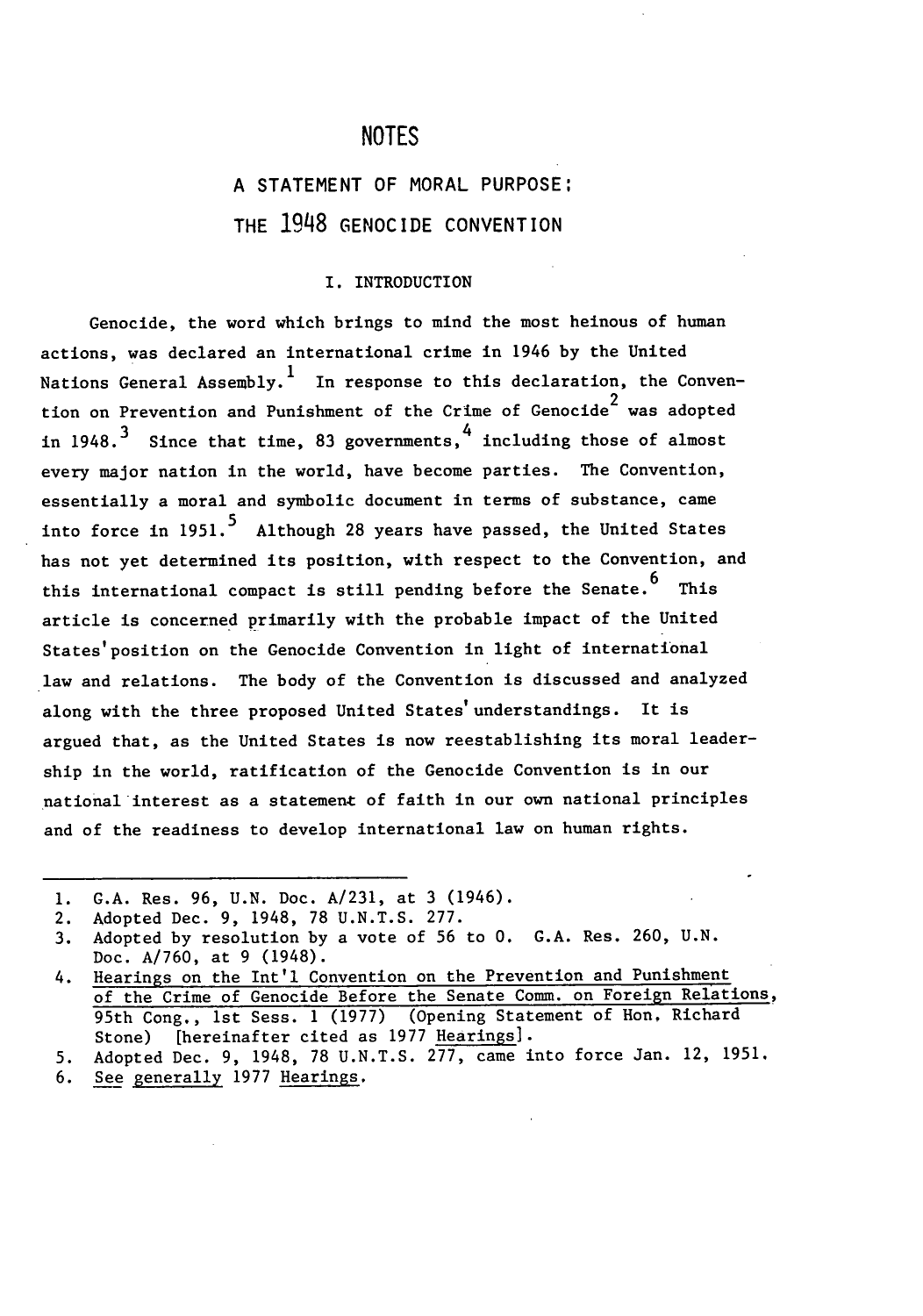### II. A BRIEF HISTORY OF UNITED STATES RESPONSE

When the United States signed the Convention on December 11, 1948.<sup>7</sup> the effectiveness of the signature was subject to ratification following the advice and consent of the United States Senate. President Truman first submitted the Genocide Convention to the Senate for consideration on June 16, 1949.<sup>8</sup> The President's message and the Convention were referred to a subcommittee on Foreign Relations which conducted hearings in January and February of **1950.9** At these hearings, there were a large number of witnesses who spoke for and against ratification.  $^{10}$  In Mav 1950 the special subcommittee reported favorably on the Convention to the full committee recommending three understandings and one. declaration.  $^{11}$  The full committee, however, did not take any action.  $^{12}$  Five years later, the Eisenhower administration announced its lack of interest in the Genocide Convention.1<sup>3</sup>

No further action was taken on the Convention until President Nixon, on February 19, 1970, requested that the Senate consent to ratification.<sup>14</sup>

- 12. **S.** Rep. No. 92-6, 92nd Cong., 1st Sess. 2 (1971).
- 13. 32 Dep't. State Bull. 820, 822 (1955).
- 14. 116 Cong. Rec. 4167-68 (1970).

**<sup>7. 78</sup>** U.N.T.S. 277, 310.

**<sup>8.</sup>** President's Message to Congress Transmitting a Convention on the Prevention and Punishment of the Crime of Genocide, Exec. **0.** 81st Cong., 1st Sess., 95 Cong. Rec. 7825 (June 16, 1949).

<sup>9.</sup> Hearings on the Int'l Convention on the Prevention and Punishment of the Crime of Genocide Before a Subcomm. of the Senate Comm. on Foreign Relations, 81 Cong., 2nd Sess. 2 (1950) (hereinafter cited as 1950 Hearings).

**<sup>10.</sup>** See generally Id.

**<sup>11.</sup> S.** Rep. No. 92-6, 92nd Cong,, Ist Sess. 2 (1971); See note 28, infra, which comprises the same basic purpose.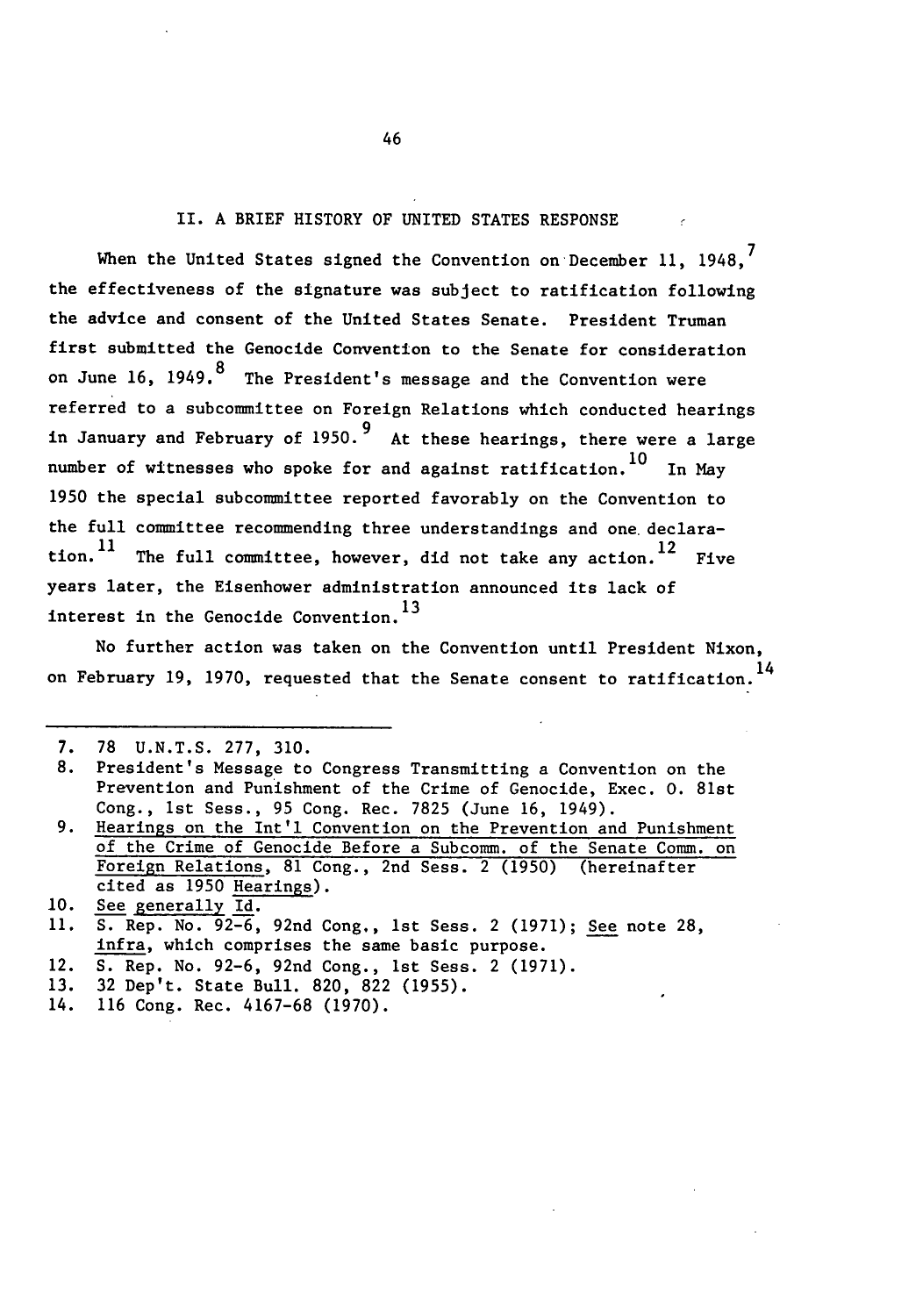New hearings were conducted in April and May of 1970 by a Foreign Affairs subcommittee.<sup>15</sup> The Senate, however, again failed to act on the Genocide Convention.16 In order to accommodate witnesses who had not testified, the subcommittee considering the Genocide Convention **17** decided to hold additional hearings on March **10,** 1971. After these hearings, the full committee reported favorably on the Convention with three understandings and one declaration, and recommended in May 1971, that the Senate ratify,  $^{18}$  Once again, no further action was taken by the Senate.<sup>19</sup> The issue was reconsidered in 1973 when a \_<br>20 subcommittee recommended consent subject to the 1971 conditions. In its report, the subcommittee included a draft of implementing legislation with its recommendations.<sup>21</sup> As in the past, the matter never reached the Senate for a vote.

The Genocide Convention was debated by the Senate in executive วว session in January and February of 1974. Two motions for cloture of debate on the Convention failed by a narrow margin, to achieve the needed two-thirds vote in the Senate.<sup>23</sup>

The Senate Foreign Relations Committee discussed the Convention on April 13, 1978, again favoring Senatorial consent to ratification.<sup>24</sup>

|     | 15. Hearings on the Convention on the Prevention and Punishment of the |
|-----|------------------------------------------------------------------------|
|     | Crime of Genocide Before a Subcomm. of the Senate Comm. on Foreign     |
|     | Relations, 91st Cong., 2nd Sess. (1970).                               |
| 16. | S. Rep. No. 92-6, 92nd Cong., 1st Sess. iii (1971).                    |
| 17. | Hearings on the Convention on the Prevention and Punishment of the     |
|     | Genocide Before a Subcomm. of the Senate Comm. on Foreign Relations,   |
|     | 92nd Cong., 1st Sess. (1971).                                          |
|     | 18. S. Rep. No. 92-6, 92nd Cong., 1st Sess. 18-19 (1971). See          |
|     | note 28, infra, for text.                                              |
|     | 19. S. Rep. No. 93-5, 93rd Cong., 1st Sess. 3 (1973) [hereinafter      |
|     | cited as 1973 Report].                                                 |
| 20. | Id. at 19.                                                             |
|     | 21. Id. at S. 3182, 92nd Cong., 2nd Sess. 21-23 (1972) (appendix).     |
|     | 22. 120 Cong. Rec. 954-67 (1974).                                      |
|     | 23. 120 Cong. Rec. 2338-39 (1974).                                     |
| 24. | Investigation into Certain Past Instances of Genocide and Exploration  |
|     | of Policy Options for the Future Hearings before the Subcomm, on       |

of Policy Options for the Future, Hearings before the Subcomm. on Future Foreign Policy Research and Development of the House Comm. on International Relations, 94th Cong., 2nd Sess. (1976).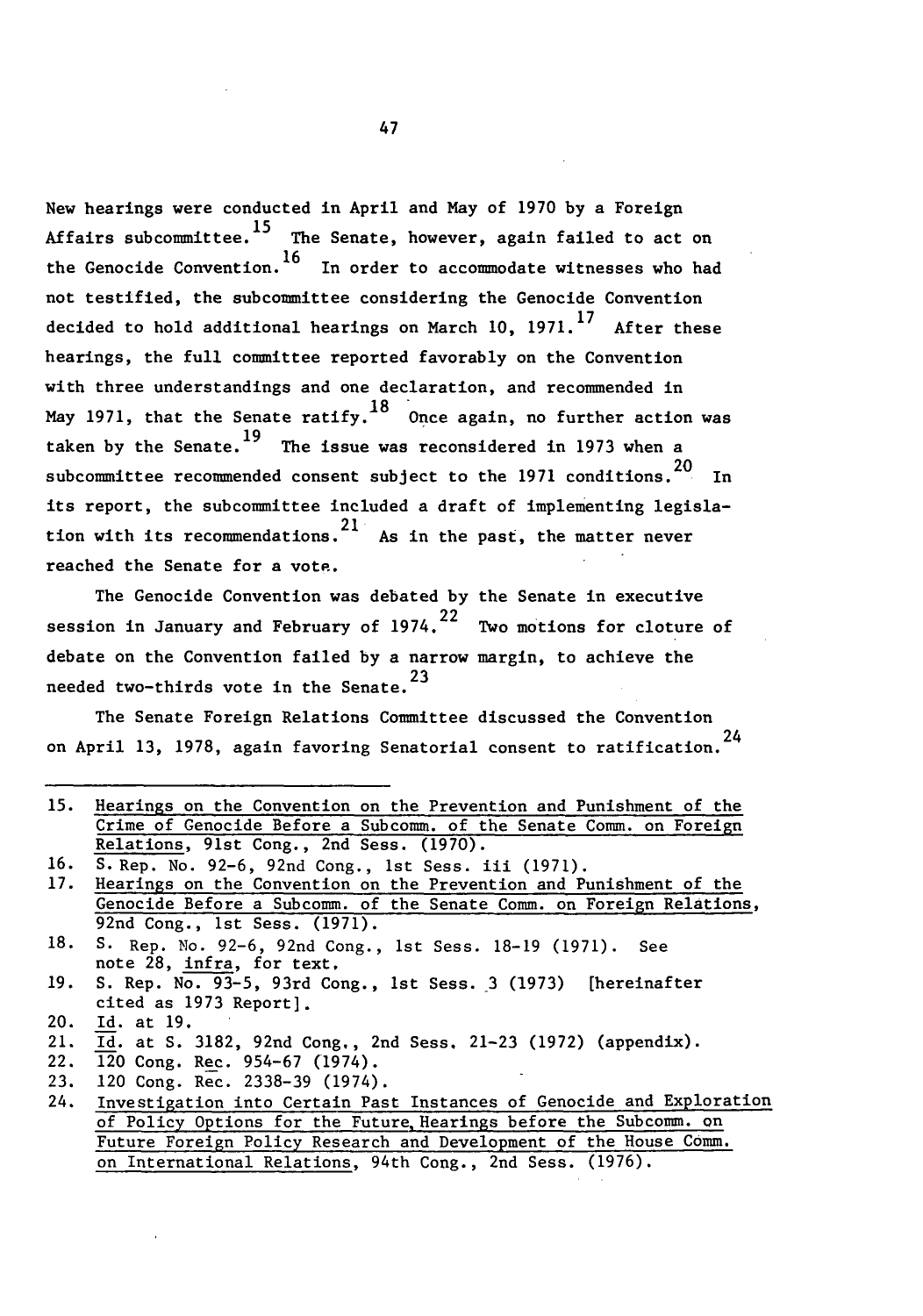The Committee noted, as a significant development, that the American Bar Association had reversed its earlier opposition and now supported ratification.<sup>25</sup> President Carter, in his address to the United Nations on March 17, 1977, publicly announced his intention to work closely with Congress in seeking ratification of the Convention.<sup>26</sup> The Convention again was debated on the Senate floor in May of 1977, which was favorable towards ratification.<sup>27</sup>

III. POSSIBLE SCENARIOS REGARDING UNITED STATES RATIFICATION

Every Senate committee and subcommittee hearing on ratification of the Genocide Convention has conditioned its recommendation of accession on the inclusion of three understandings and one declaration.<sup>28</sup> Ratification by the United States of the Convention with these understandings

- 27. Id.
- 28. See generally Id., where the understandings and declarations were discussed favorably. See also 1973 Report, supra note 18, at 19. The purpose is to effect the position of the United States more clearly. The text is as follows: **1.** That the United States Government understands and construes the words, "intent to destroy, in whole or in part, a national, ethnical, racial, or religious group as such" appearing in Article II, to mean the intent to destroy a national, ethnical, racial or religious group by the acts specified in Article II in such manner as to affect a substantial part of the group concerned. 2. That the United States Government understands and construes the words "mental harm" appearing in Article II (b) of this Convention to mean permanent impairment of mental faculties. **3.** That the United States Government understands and contrues Article VI of the Convention in accordance with the agreed language of the Report of the Legal Committee of the United Nations General Assembly that nothing in Article VI shall affect the right of any State to bring to trial before its own tribunal any of its nationals for acts committed outside the State. 4, That the United States Government declares that it will not deposit its instrument of ratification until after the implementing legislation referred to in Article V has been enacted. Id.

<sup>25. 1977</sup> Hearings, supra note 4, at 42-43. Statement of Bruno v. Bitker, Chairman, Committee on International Human Rights, Section on International Law, American Bar Association, Washington, D.C.

<sup>26. 1977</sup> Hearings, supra note 4, at 138, President Carter's address to the UN General Assembly, March 17, 1977.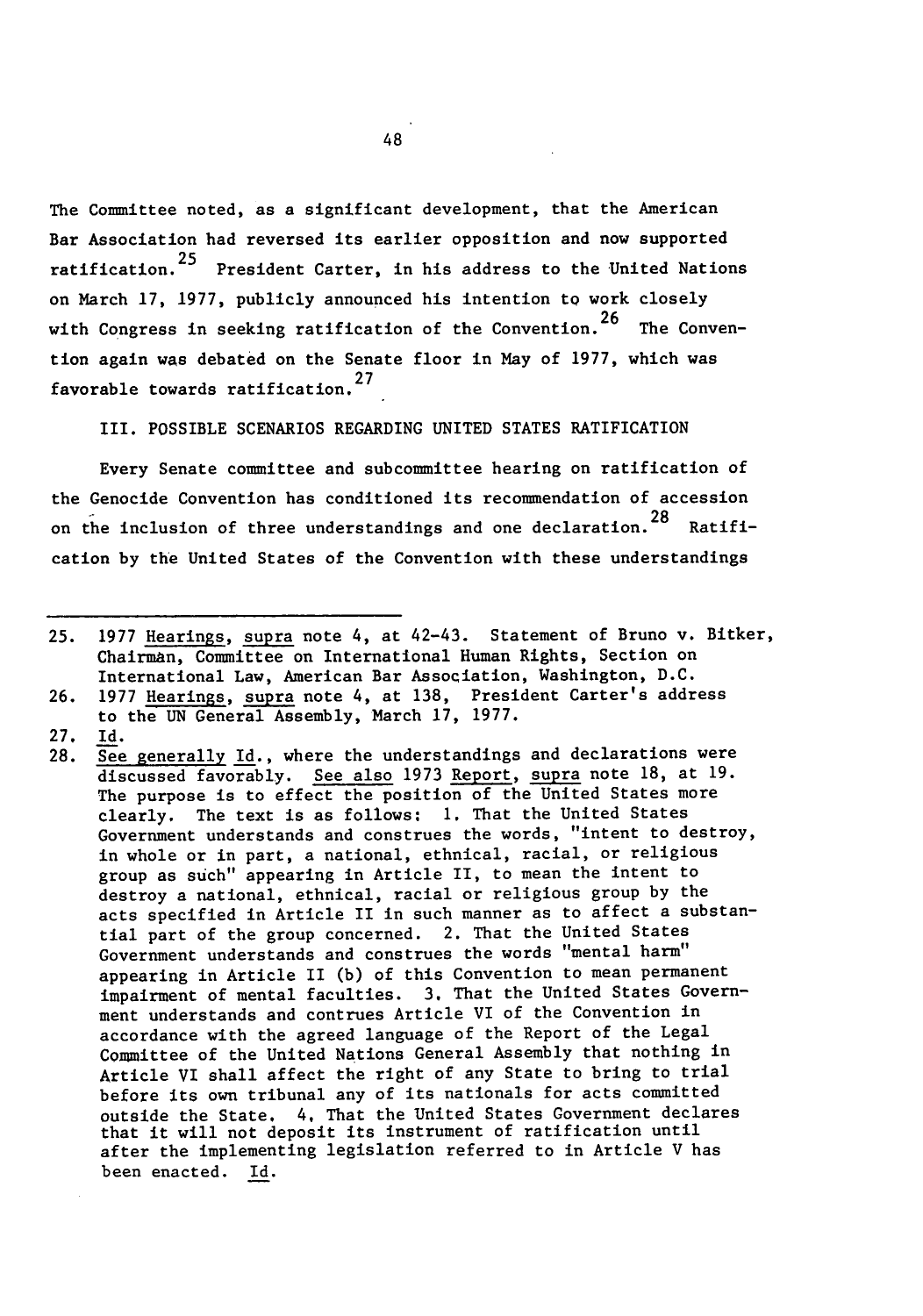and declarations gives rise to three possible scenarios.29 First, the rights and obligations of the United States would be governed by **30** customary international law. This scenario would manifest itself if the United States fails to ratify the Convention or, assuming United States ratification, the International Court of Justice rules that the understandings and declaration are incompatible with the object and purpose of the Convention, thereby nullifying the supposed ratifica-ว<br>? 1 tion.  $\tilde{\phantom{a}}$  Second, the rights and obligations of the United States would 32 be determined under the Genocide Convention. This scenario would arise from United States ratification without understandings, or if the International Court of Justice or parties to the Convention accepted the statements as less than reservations and as being appropriate and २२  $correct.^{\sim}$  Third, United States obligations and rights would be modified by its reservations if deemed compatible with the object and purpose of the Convention by the International Court of Justice.<sup>34</sup> The result would be a situation in which the member states accepting the understandings would consider themselves to be in a treaty relationship with the United States, although others objecting would not.

29. Comment, The United States and the 1948 Genocide Convention, 16 Harv. Int'l. L.J. 686-87 (1977) [hereinafter cited as Harvard Comment].

<sup>30.</sup> Id. at 684-85.

<sup>31.</sup> See Advisory Opinion on Reservations to the Convention on the Prevention and Punishment of the Crime of Genocide (1951) I.C.J. Rep. 15. The test is "the compatibility of a reservation with the object and purpose of the Convention..." [hereinafter cited as I.C.J. Report].

<sup>32.</sup> Harvard Comment, supra note 29, at 685.

<sup>33.</sup> See I.C.J. Report, supra note 31, at 15.

<sup>34.</sup> Harvard Comment, supra note 29, at 685.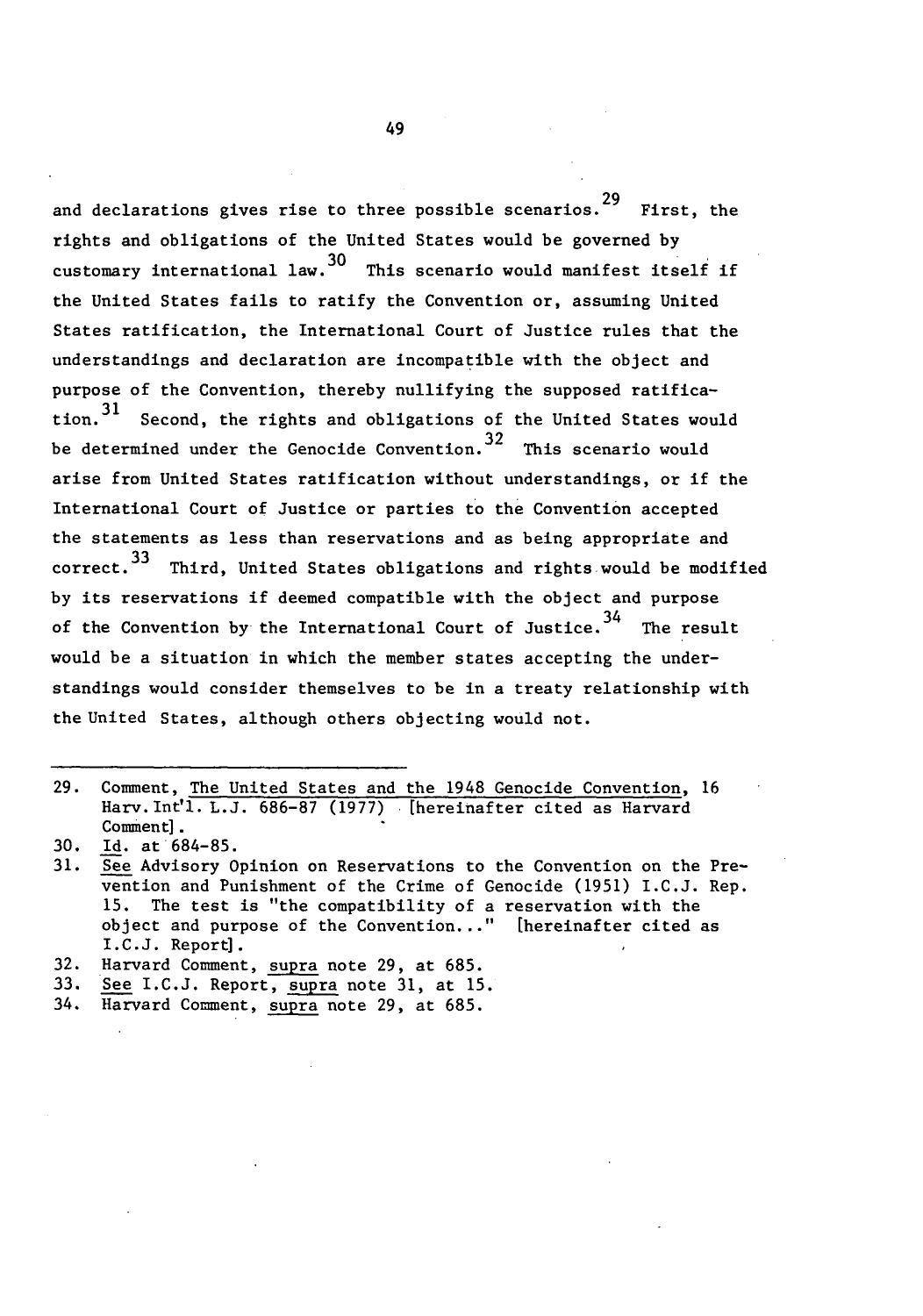Under any of the three scenarios, it appears that the rights and obligations of the United States would not be materially affected by the interpretation of its understandings by either parties signatory to the Convention or the International Court **of** Justice, since the mechanics of the Genocide Convention make the chances of a dispute reaching the latter for adjudication appear remote. Furthermore, failure to ratify would have no effect on the obligations of the United States to these provisions of the Genocide Convention which merely restate obligatory customary international law.<sup>36</sup>

## IV. THE GENOCIDE CONVENTION

Article **137** adds genocide to a growing number of international crimes which nations have agreed to punish in criminal law treaties.  $38$ 

In the past, the power of the United States under the Constitution to make treaties<sup>39</sup> in the human rights field has been questioned on the ground that the treatment by a state of its nationals is a matter of domestic jurisdiction. However, it can no longer be seriously contended that human rights are not appropriately the subject of international agreements. A special committee of prominent lawyers, established by executive order and headed by the late Supreme Court Justice Tom C. Clark stated that "treaties which deal with the rights of individuals within their own countries as a matter of international concern may be a

36. Harvard Comment, supra note 29, at 704.

**37. 78** U.N.T.S. 277, 280. The provision of the Genocide Convention is as follows:

Article **1**

The Contracting Parties confirm that genocide, whether committed in time of peace or in war, is a crime under international law, which they undertake to prevent and punish. **Id.**

**38.** Examples of treaties which outlaw activity as being an international crime are the International Convention for the Prevention of the Pollution of the Sea by Oil, 1954, T.I.A.S. No. 4900, The Single Convention on Narcotic Drugs, March 30, 1961, T.I.A.S. No. 6298, International Convention to Suppress Slave Trade and Slavery, Sept. **25,** 1927, T.S. No. 778.

**39.** 1950 Hearings, supra note 12, at 206-09.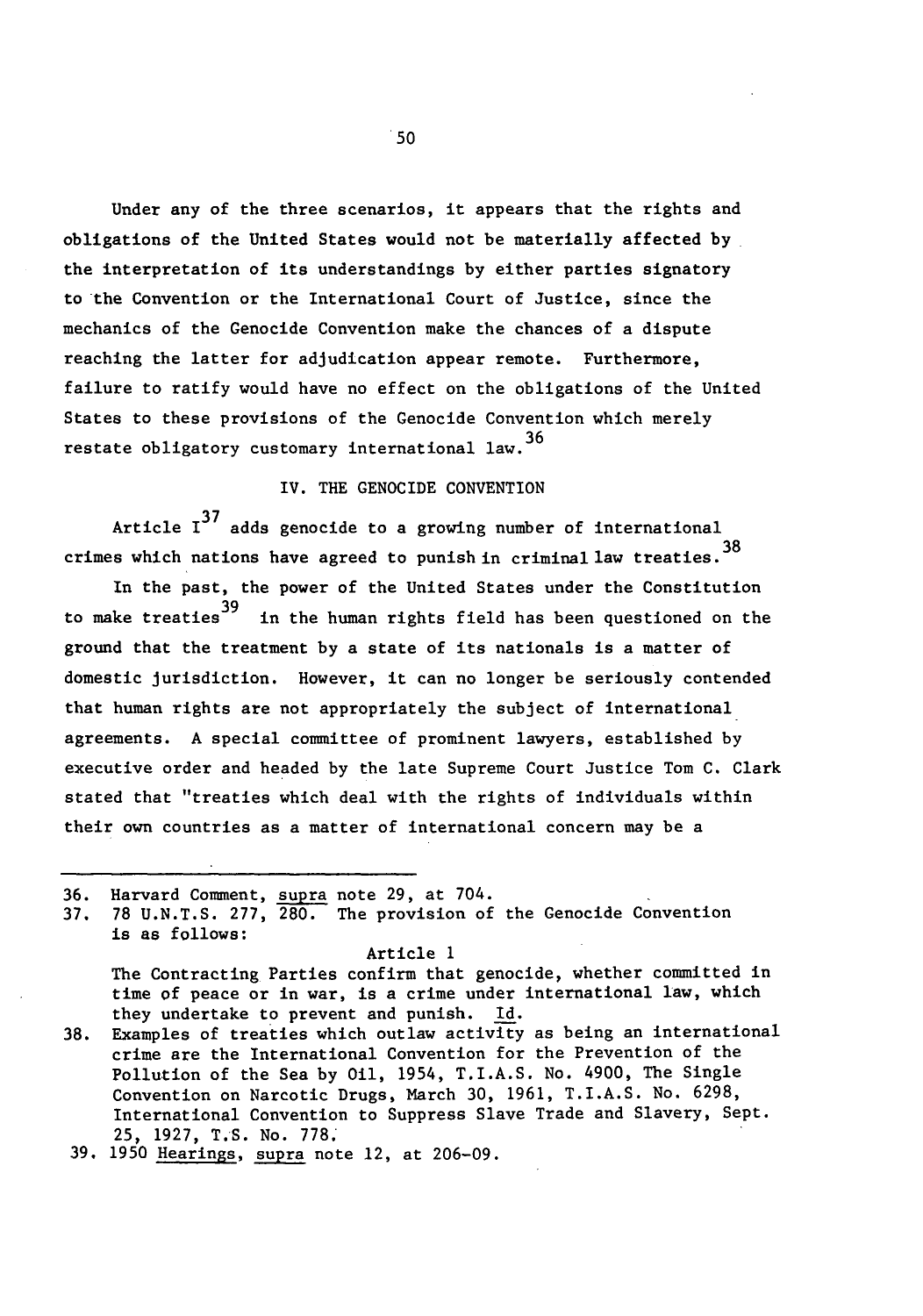proper exercise of the treaty-making power of the United States."<sup>40</sup> This can be interpreted as an unequivocal statement of the priority of human rights over the concept of the sovereignty of the state.

Article  $II<sup>41</sup>$  specifies the acts constituting genocide. Much of the debate over this article centered on the alleged vagueness of certain of its terms - "in whole or in part," "group," "as such," and "mental harm." In order to avoid any misinterpretations concerning terminology, the Senate Committee recommended the first two understandings. 42

The first of the understandings defines the phrase which constitutes the essence of the crime of genocide as the "intent to destroy, as in whole or in part, a national, ethnical, racial, or religious group as such." $43$  As defined in the first understanding, this would require the intent to destroy a national group by one of the acts specified in Article II in such a manner as to affect a substantial part of the group concerned.<sup>44</sup> Intent is the critical element. A combat soldier engaged in action against hostile troops does not have the requisite

40. 1977 Hearings, supra note 4, at 140. This was the conclusion reached in a Report in Support of the Treatymaking Power of the United States in Human Rights Matters. 41. 78 U.M.T.S. 277, 280.

Article II In the present Convention, genocide means any of the following acts committed with intent to destroy, in whole or in part, a national, racial or religious group, as such:

- (a) Killing members of the group;
- (b) Causing serious bodily or mental harm to members of the group;
- (c) Deliberately inflicting on the group conditions of life calculated to bring about its physical destruction in whole or in part;
- **(d)** Imposing-measures intended to prevent births within the group;
- (e) Forcibly transferring children of the group to another group. Id.
- 42. See note 28, supra for text.
- 43. See note 41, supra for text.
- 44. See note 28, supra for first understanding.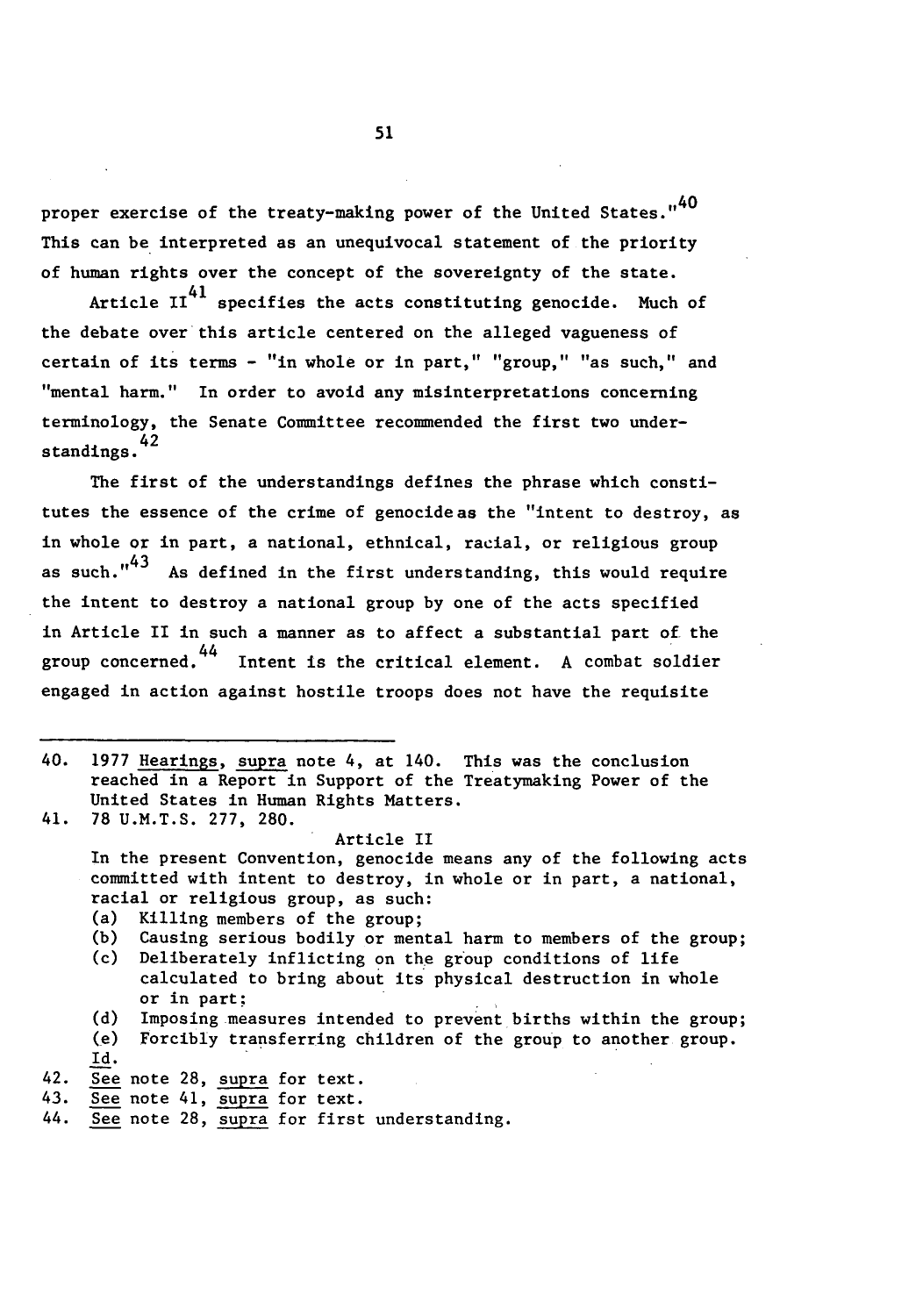intent since he merely intends to destroy the opposition forces and not 45 a national group. Despite the specific reference in Article I to "time of war," ratification of the Genocide Convention would not alter the situation of American military forces in peace or war in any way or create any new hazards for the military forces. Also public officials and individuals would not be prosecuted under the Genocide Convention unless their acts were committed with intent to destroy a group.

The legal efficacy of the Convention is deliberately restricted by the extreme difficulty of proving the existence of the intent that is needed to sustain a charge of genocide. Despite an occurrence of a palpable evil such as the atrocities committed against Hutus in \_\_<br>46 Burundi, <sup>to</sup> the difficulty of establishing the requisite "intent to destroy, in whole or in part, a national, ethnical, racial, or religious group, as such" would be profound.

The second understanding substitutes the phrase "permanent impairment of mental faculties" $47$  for the Article II (b) term "mental harm." $48$ The ordinary meaning of mental harm might include anything from a racial slur **by** an individual to an overt system of governmental discrimination. This substitution is to ensure that the mental harm which is proscribed is that of such a severe nature as to lead to the destruction of a group. This understanding is designed to protect against frivolous allegations of genocide.<sup>49</sup>

Article III<sup>50</sup>of the Genocide Convention specifies the five acts involving genocide which shall be punishable. A consitutional issue

|     | 45. 1977 Hearings, supra note 4, at 31.                                |  |  |
|-----|------------------------------------------------------------------------|--|--|
|     | 46. N.Y. Times, June 4, 1972, sec. 4 at 2.                             |  |  |
| 47. | See note 28, supra for second understanding.                           |  |  |
|     | 48. See note 41, supra for art. II (b).                                |  |  |
|     | 49. Goldberg, Gardner. Time to Act on Genocide Convention, 58 A.B.A.J. |  |  |
|     | 141, 144 (1972) [hereinafter cited as Goldberg].                       |  |  |
|     | 50. 78 U.N.T.S. 277, 280.                                              |  |  |
|     | Article III                                                            |  |  |
|     | The following acts shall be punishable:                                |  |  |
|     | (a)<br>Genocide:                                                       |  |  |
|     | (b) Conspiracy to commit genocide;                                     |  |  |
|     | (c) Direct and public incitement to commit genocide;                   |  |  |
|     | (d) Attempt to commit genocide;                                        |  |  |
|     | (e) Complicity in Genocide. Id.                                        |  |  |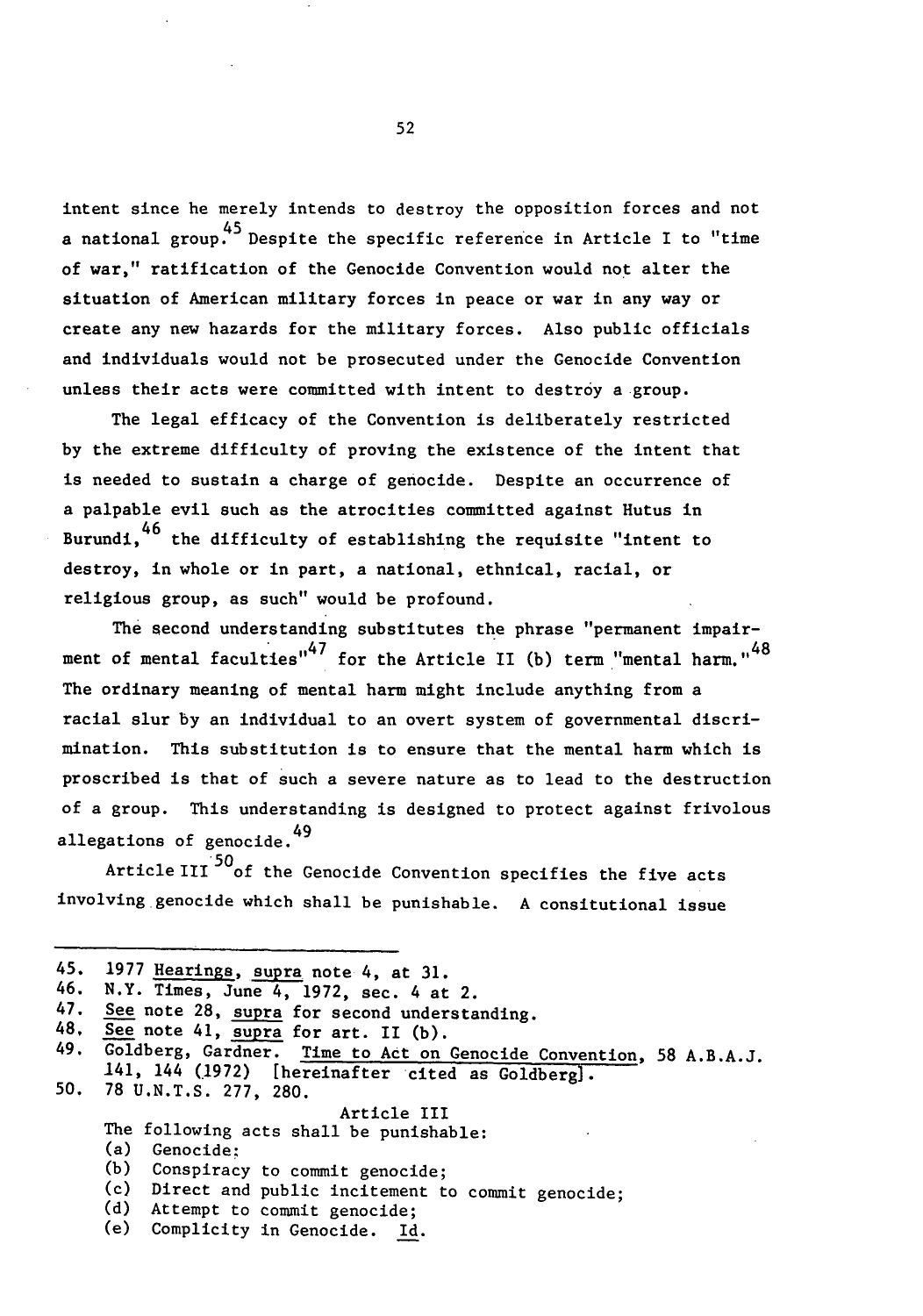raised is whether the proscription against direct and public encitement to commit genocide is a restriction on free speech.<sup>51</sup> This phrase. however, must be read within the narrow scope of "specific intent" set 52 forth in Article II. In 1969, in the case of <u>Brandenburg v</u>. <u>Ohio</u>, the Supreme Court reaffirmed that even advocacy of force is protected unless it is directed at inciting lawless action and is likely to produce it. The language of the Genocide Convention is consistent with this doctrine.<sup>53</sup>

Under Article IV.  $54$  the convention is directed at "persons." Consequently, an attempt to accuse the United States government of genocide is a departure from the language of the Genocide Convention. The exemption of governments severly limits the practical value of the Genocide 55 Convention,  $\tilde{\phantom{a}}$  since it is unlikely that the destruction of a group can be accomplished through other than a systematic governmental effort. While each government is obligated under the convention to punish "constitutionally responsible rulers, public officials or private .<br>م5 individuals" responsible for genocidal acts, $\tilde{\phantom{a}}$  it is naive to believe that the government in power would punish a person carrying out its own program. While governmental immunity from punishment is a drawback, it is inevitable as long as international law provides no practical method of punishing a government in power.

52. 395 U.S. 444 (1969) (per curiam).

#### Article IV

Persons committing genocide or any of the other acts enumerated in article III shall be punished, whether they are constitutionally responsible rulers, public officials or private individuals. 55. Goldenberg, Crimes Against Humanity, **10** W. Ont.L.Rev. 34-35 (1971).

56. See note 54, supra for text.

<sup>51. 1950</sup> Hearings, supra note 9, at 169.

<sup>53.</sup> Goldberg, supra note 49, at 144.

<sup>54. 78</sup> U.N.T.S. 277, 280.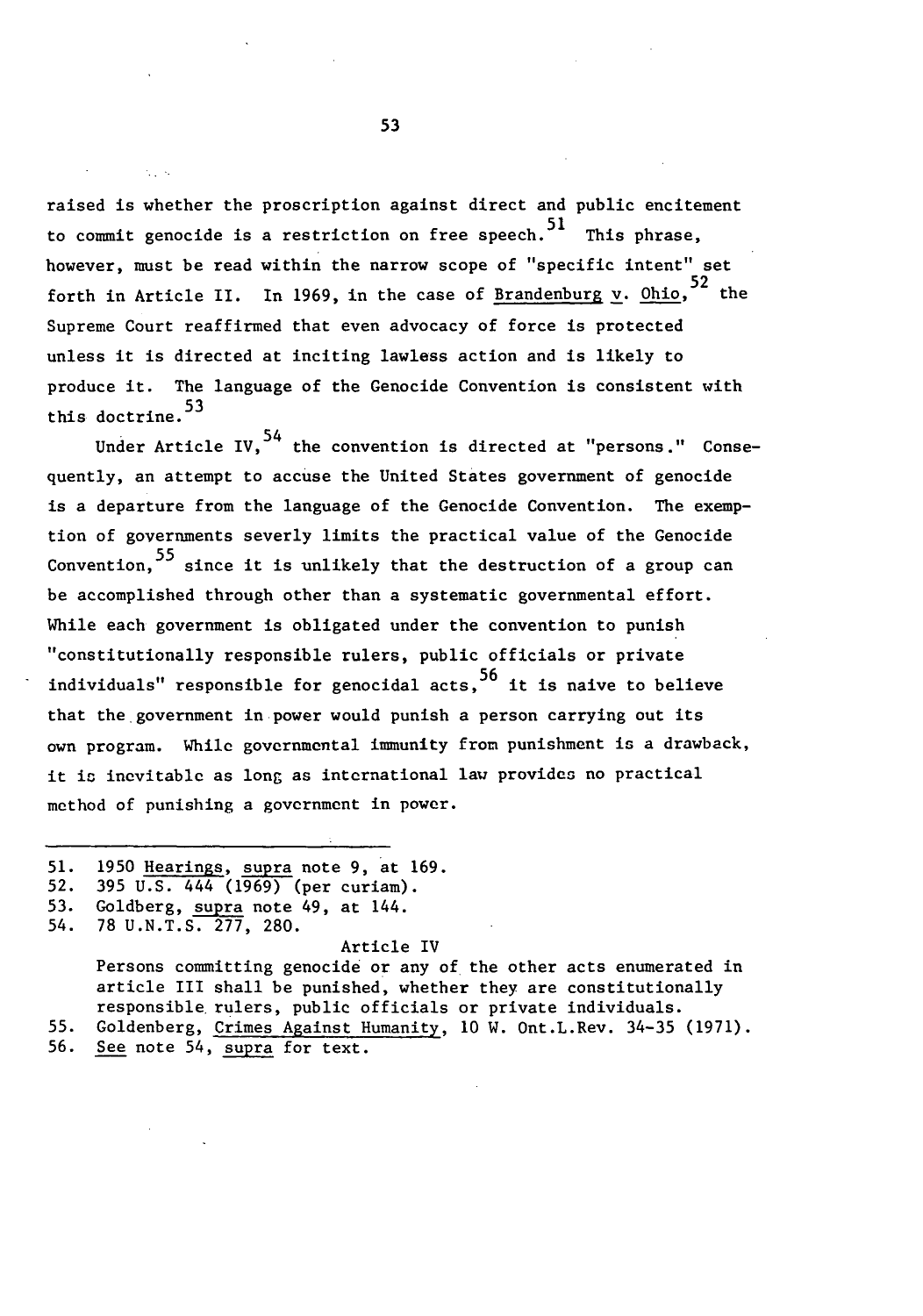Article **V<sup>5</sup> <sup>7</sup>**makes clear that the Genocide Convention is not self-executing and that implementing legislation is required to give effect to its provisions. After ratification of the Convention, and implementation of the supporting legislation, the ratification would **58** be deposited with the Secretary-General of the United Nations. This procedure is consistent with the proposed United States declaration.<sup>59</sup> Already proposed implementing legislation has been submitted to the Judiciary Committee of the Congress.<sup>60</sup>

Congressional power to legislate the crime of genocide is found in the Constitution, which states that Congress is empowered, "to define and punish offenses against the law of nations." $61$  Approval of the Convention will, under Article V, require the Congress to exercise powers it already possesses, but will not extend those powers. While the implementing legislation will not pre-empt all genocide law, it will override inconsistent state laws, acts of Congress, or treaties. 62 However, it is difficult to conceive of any state or federal law inconsistent with a prohibition of the crime of genocide.

**57. 78** U.N.T.S. 277, 280.

#### Article V

The Contracting Parties undertake to enact, in accordance with their respective Constitutions, the necessary legislation to give effect to the provisions of the present Convention and, in particular, to provide effective penalties for persons guilty of genocide or of any of the other enumerated acts in article III.

- **58, 1977** Hearings; supra note 4, (statement of Warren Christopher).
- **59.** See note **28,** supra for text.
- 60. **1977** Hearings, supra note 4, at 14.
- 61. U.S. Const. art. I, § **8,** cl. **10.**
- **62.** 1977 Hearings, supra note 4, at 35 (statement by Warren Christopher).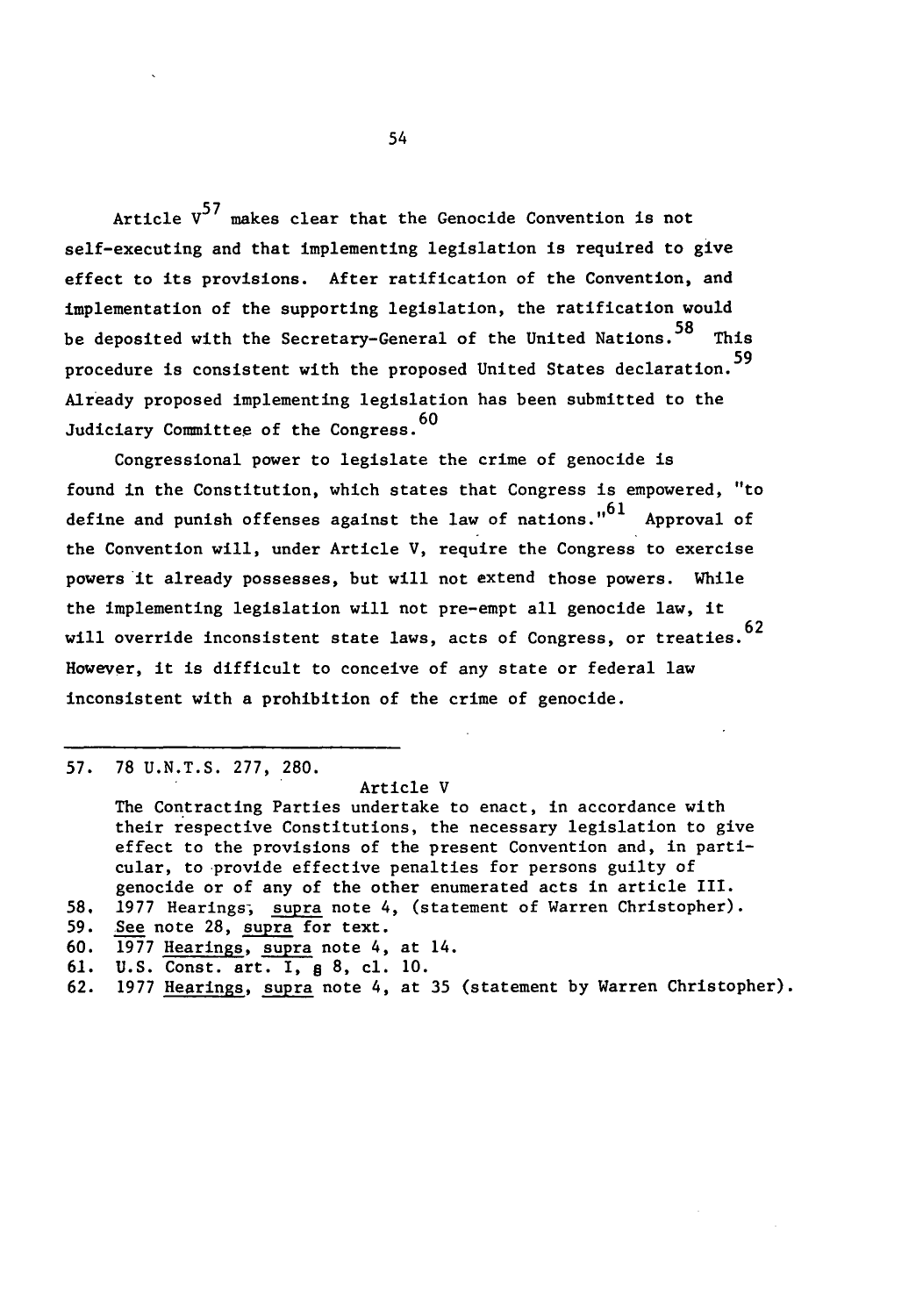Article  $VI^{63}$  of the Genocide Convention provides that persons charged with genocide are to be tried **by** a competent tribunal of the state in the territory in which the act was committed. But the history of negotiation of the Convention makes it abundantly clear that trial may also occur in the country of which the defendant is a national. 64 The third understanding  $65$  attached by the Senate Committee to the proposed resolution of ratification makes this point of concurrent jurisdiction. Additionally, the proposed implementing legislation sets forth the intention of the Congress that the Secretary of State, in negotiating extradition treaties, is to reserve for the United States the right to refuse extradition of a United States national to stand trial on a charge of genocide if the United States intends to exercise jurisdiction in the case, or if the defendant has been, will be, or is being prosecuted for the offense in the United States. 66

**63.** 78 U.N.T.S. 277, 280.

#### Article VI

Persons charged with genocide or any of the other acts enumerated in article III shall be tried by a competent tribunal of the State in the territory of which the act was committed, or by such international penal tribunal as may have jurisdiction with respect to those Contracting Parties which shall have accepted its jurisdiction. Id.

- 64. U.N. Doc. A/790, at 6 (1948). The Legal Commiteee of the United Nations General Assembly in its report on the Convention to the General Assembly asserted that article VI did not "affect the right of any state to bring to trial before its own tribunal any of its nationals for acts committed outside of the State." Id.
- **65.** See note 28, supra for text.
- 66. 1973 Report, supra note 19, at **S.** 3182, 92nd Cong., 2nd Sess. 23 (1972) (appendix) The provisions are as follows: Sec. 3 It is the sense of the Congress that the Secretary of State in negotiating extradition treaties or conventions shall reserve for the United States the right to refuse extradition of a United States national to a foreign country for an offense defined in chapter 50A of title 18 of the United States Code, [the genocide statute] when offense has been committed outside the United States, and (a) where the United States is competent to prosecute the person whose surrender is sought, and intends to exercise its jurisdiction, or (b) where the person whose surrender is sought has already been or is at the time of the request being prosecuted for such offenses.Id.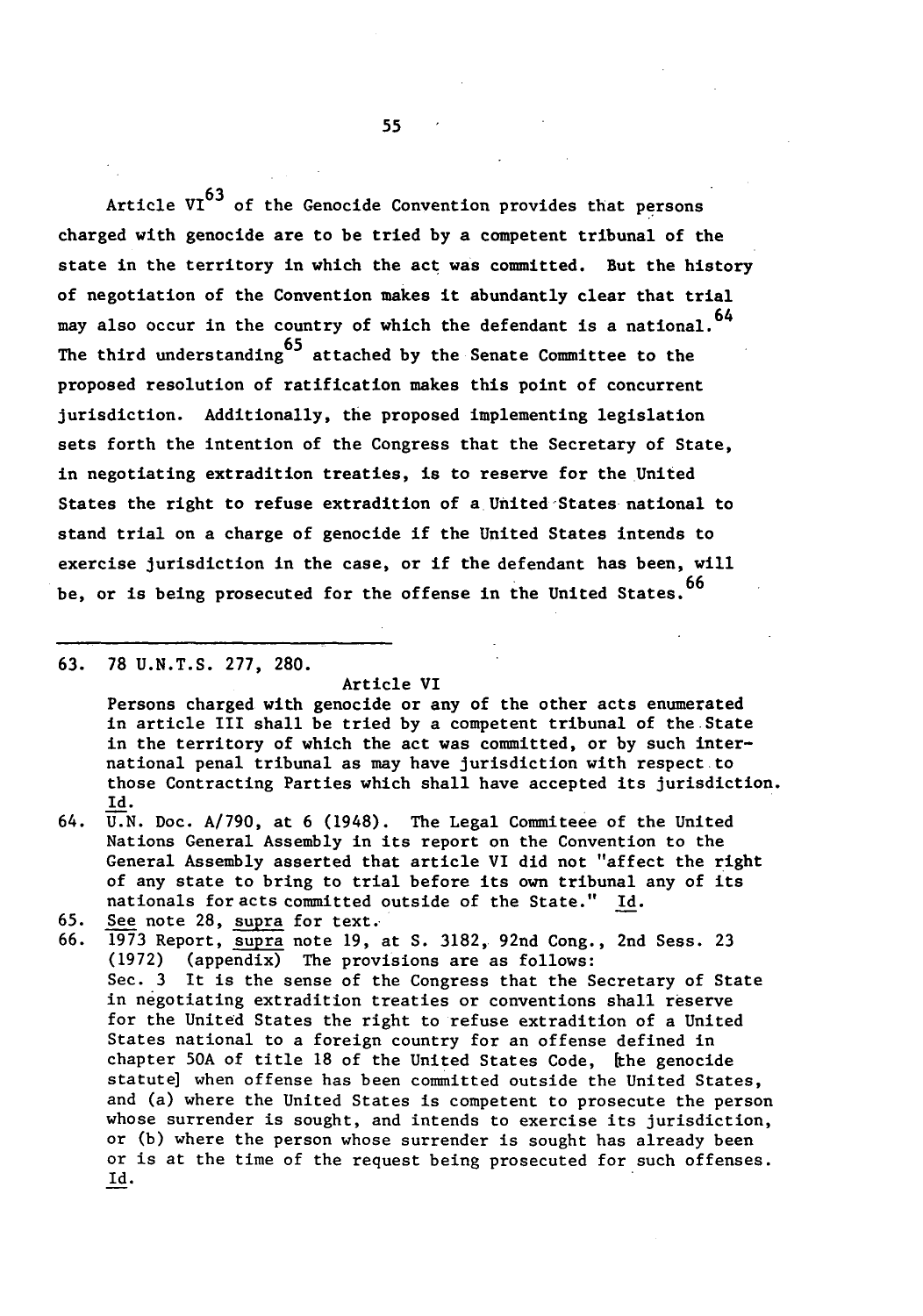In short, the United States may always elect to prosecute a United States national and thus refuse extradition, no matter where the alleged crime was committed.

An international penal tribunal, under Article VI, to try persons charged with genocide has not been established and there are, at present, no negotiations to that effect.  $67$  If such a tribunal were to be established, separate action, either through ratification of a treaty or enactment of a law, would be required for the United States to accept its jurisdiction.  $68$  It is important to note in this connection that the International Court of Justice would not be the international penal tribunal since is has no penal or criminal jurisdiction and considers only cases involving states, not individuals.<sup>69</sup>

Article VII<sup>70</sup> of the Genocide Convention pledges the contracting parties to grant extradition "in accordance with their laws and treaties in force." United States law provides for extradition only where there is an extradition treaty in force which covers the crime in question.<sup>71</sup> Genocide, at present, is not the subject of any extradition treaty.<sup>72</sup> Therefore, an extradition treaty covering genocide would have to be

- **67.** Goldberg, supra note 49, at 145.
- 68. Id.

70. 78 U.N.T.S. 277, 282.

Article VII

Genocide and the other acts enumerated in article III shall not be considered as political crimes for the purpose of extradition. The Contracting Parties pledge themselves in such cases to grant extradition in accordance with their laws and treaties in force. Id.

- **71.** Factor v. Laubenheimer, 290 U.S. 276, 287 (1933).
- 72. 1977 Hearings, supra note 4, at 23.

<sup>69.</sup> I.C.J. Statute, art. 34, para. 2,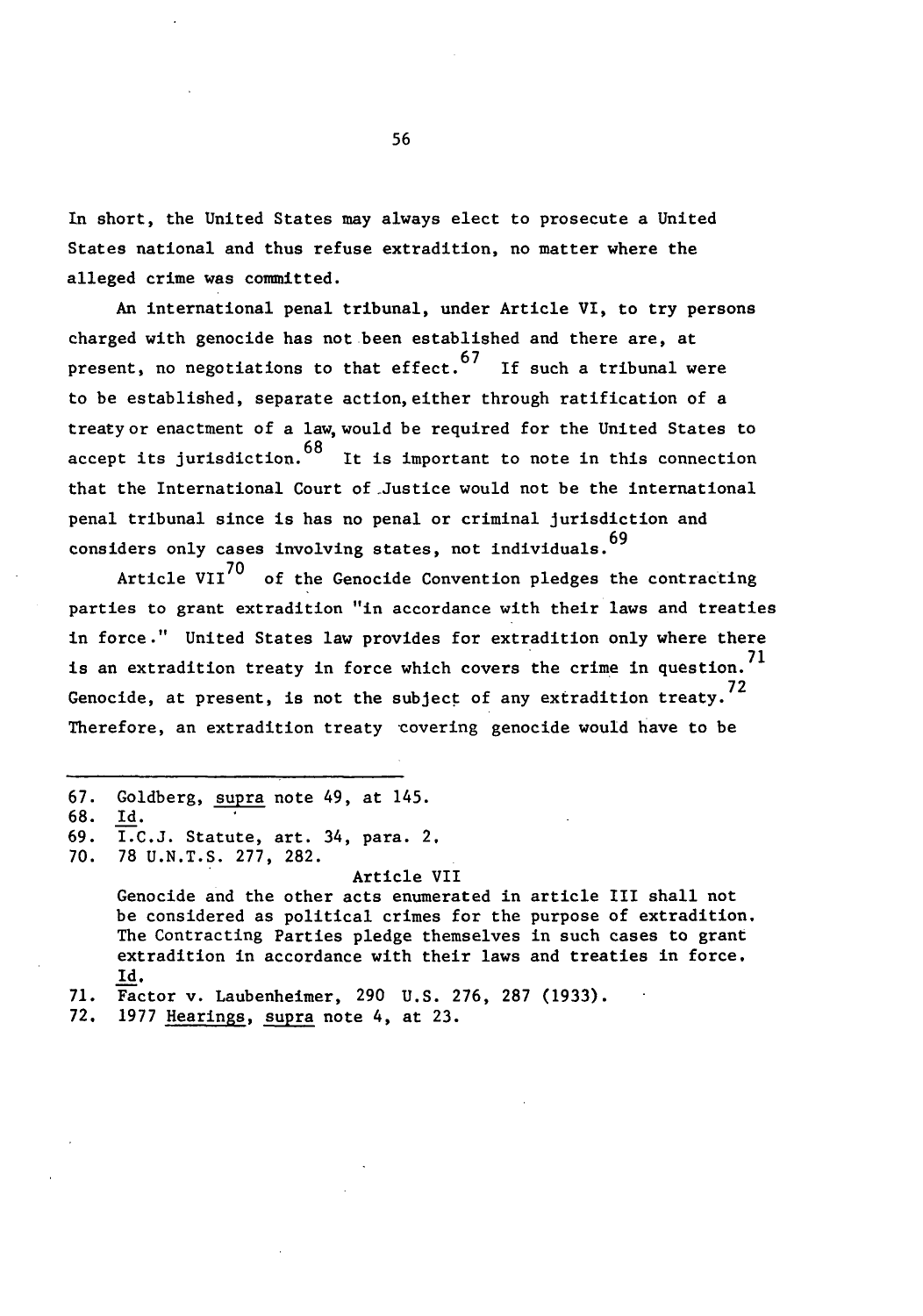negotiated with other countries and ratified by the United States.<sup>73</sup> Furthermore, the Executive's policy on extradition is that it only extradites a person to a foreign court after assurance that the prosecution will take place in a competent court which follows our procedures of due process and there is prima facie evidence that a viola--74<br>74 tion has occurred.'' With these safeguards, the rights of American citizens are protected and extradition of United States nationals will remain under our exclusive control.

Article VIII<sup>75</sup> of the Genocide Convention authorizes any contracting party to call upon the United Nations to take such action as it considers "appropriate for the prevention and suppression of acts of genocide." This does not constitute an expansion of the powers of the United Nations but merely confirms the existing right of members of the United Nations to seek action under the Charter. Any proposed enforcement action, however, is subject to the United States' veto in the Security Council. $^{76}$ 

Article  $IX^{77}$  of the Genocide Convention extends the jurisdiction of the International Court of Justice to disputes relating to "interpretation, application, or fulfillment of the present Convention

- **73.** Id. at 25.
- 74. Harvard Comment, supra note 29, at 700-03.
- 75. **78** U.N.T.S. 277, **282.**

Article VIII Any Contracting Party may call upon the competent organs of the United Nations to take such action under the Charter of the United Nations as they consider appropriate for the prevention and suppression of acts of genocide or any of the other acts enumerated in article III. Id.

76. 1976 Hearings, supra note 24, at 177.

**77.** 78 U.N.T.S. 277, 282.

#### Article IX

Disputes between the Contracting Parties relating to the interpretation, application or fulfillment of the present Convention, including those relating to the responsibility of a State for genocide or for any of the other acts enumerated in article III, shall be submitted to the International Court of Justice at the request of any of the parties to the dispute. Articles X through XIX are entirely procedural in matter and are excluded from discussion. Id.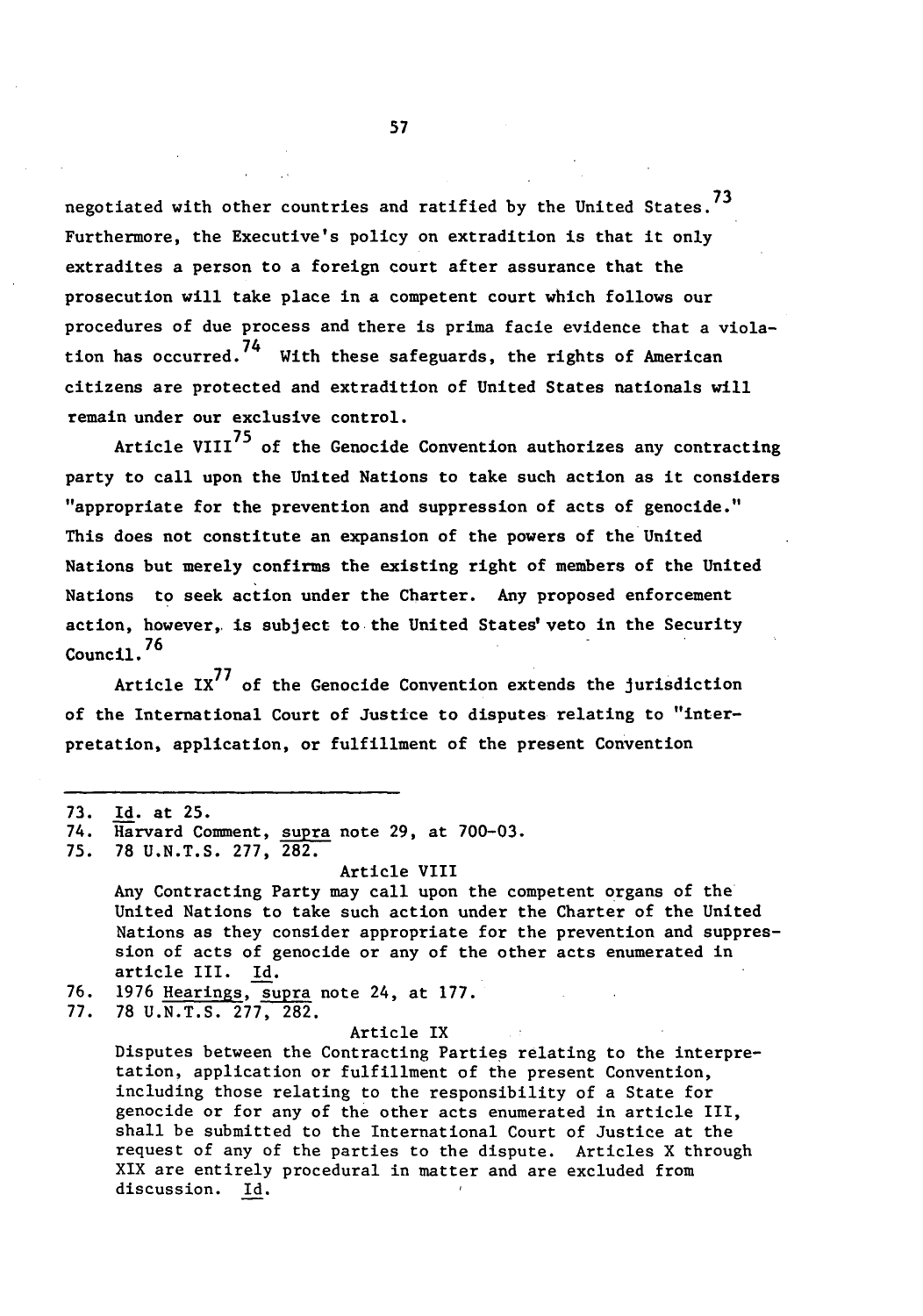including those relating to the responsibility of a state for genocide." The United States has ratified many treaties containing the same type of provision for the settlement of disputes by the International Court of Justice.<sup>78</sup> This provision for the settlement of disputes over the interpretation of the Genocide Convention does not create any real difficulties. First, the International Court of Justice has no practical enforcement powers.<sup>79</sup> Second, only states party to the statute, not individuals or groups, can bring disputes before it. 80 Lastly, the Soviet Union and other countries have ratified the Convention subject to a reservation that they do not consider themselves bound by Article IX.  $81$  As a result, the United States will be in a position to invoke these countries' reservations in its behalf to defeat the court's jurisdiction on an estoppel theory if a case charging genocide should be brought against the United States by these countries.

#### V. CONCLUSION

The United States has three options regarding the Genocide Convention: it can reject the Convention, accept it, or accept the —<br>ጸ2 Convention with reservations. <sup>24</sup> If the Convention is not accepted, the United States' obligations will be determined by customary international law unless it accepts the Convention without reservations, or accepts the Convention with reservations which are found to be compatible with the Convention 83 Notwithstanding that the terms of the Genocide Convention restrict legal action by establishing a strict standard for

81. 1976 Hearings, at 178.

83. Id. at 703-04.

<sup>78. 1976</sup> Hearings, supra note 24, at 177-78.<br>79. U.N. Charter art. 94, para. 2.

U.N. Charter art. 94, para. 2.

<sup>80.</sup> I.C.J. Statute, art 34, para. **1**

<sup>82.</sup> Harvard Comment, supra note 29, at 703.